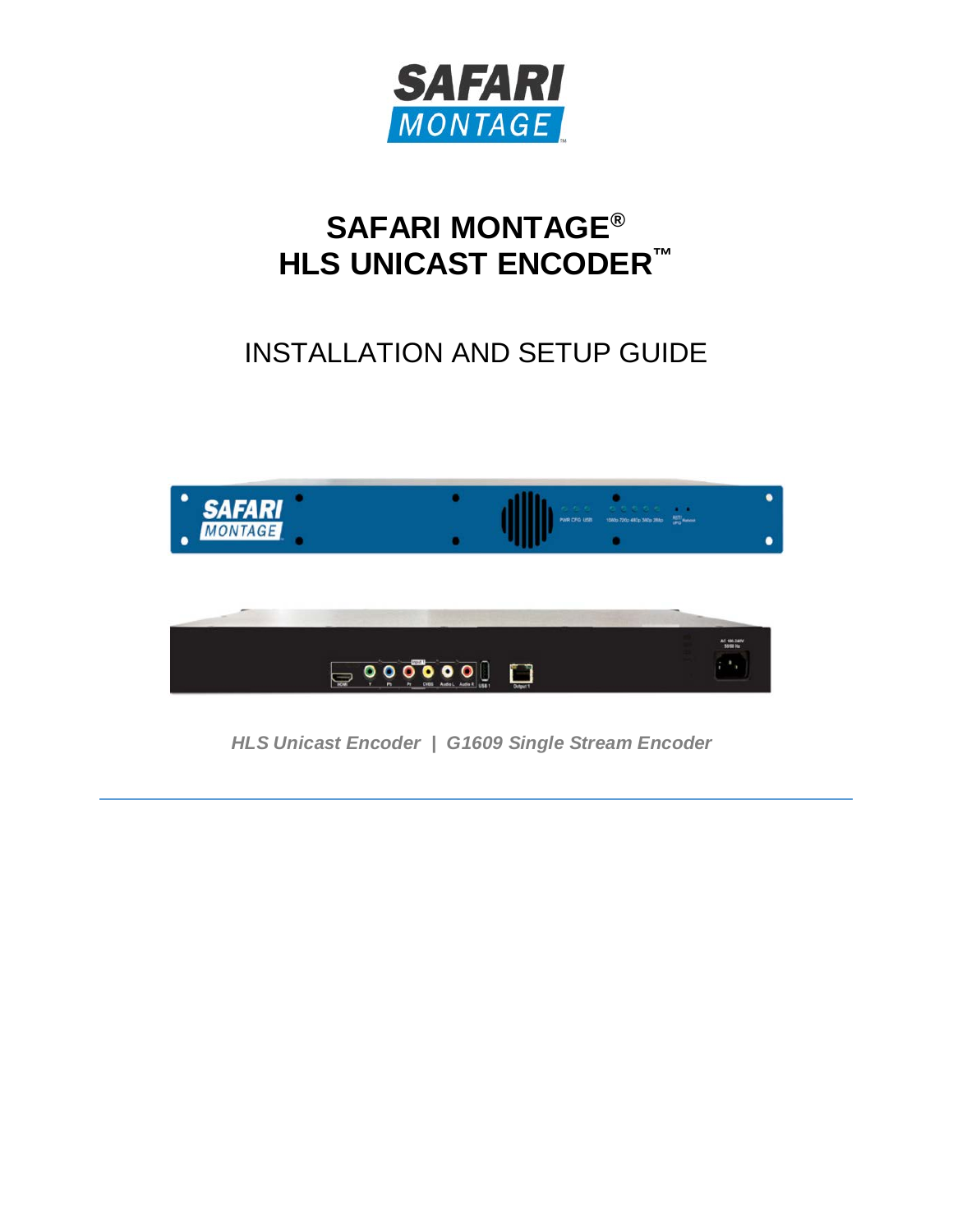## **SAFETY PRECAUTIONS**

The presence of this symbol is to alert the installer and user to the presence of uninsulated dangerous voltages within the product's enclosure that may be of sufficient magnitude to produce a risk of electric shock.



#### **TO REDUCE THE RISK OF FIRE OR ELECTRIC SHOCK, DO NOT EXPOSE THIS DEVICE TO RAIN OR MOISTURE, AND DO NOT OPEN THE DEVICE. REFER SERVICING TO QUALIFIED PERSONNEL ONLY.**

- DO NOT apply power to the unit until all connections have been made, all components have been installed and all wiring has been properly terminated.
- DO NOT terminate, change or uninstall any wiring without first disconnecting power from the device.
- This device is supplied with the appropriately rated power cord. The use of any other power cord could cause damage and invalidate the manufacturer's warranty.
- DO NOT connect the power cord to the device if the power cord is damaged.
- DO NOT cut the power cord.
- DO NOT plug the power cord into an AC outlet until all cables and connections to the device have been properly connected.
- The device should be installed in an environment consistent with its operating temperature specifications. Placement next to heating devices and ducts is to be avoided as doing so may cause damage. The device should not be placed in areas of high humidity.
- DO NOT cover any of the device's ventilation openings.
- DO NOT cover or obstruct the device's fan or fan openings.
- If the device has been in a cold environment allow it to warm to room temperature for at least 2 hours before connecting to an AC outlet.

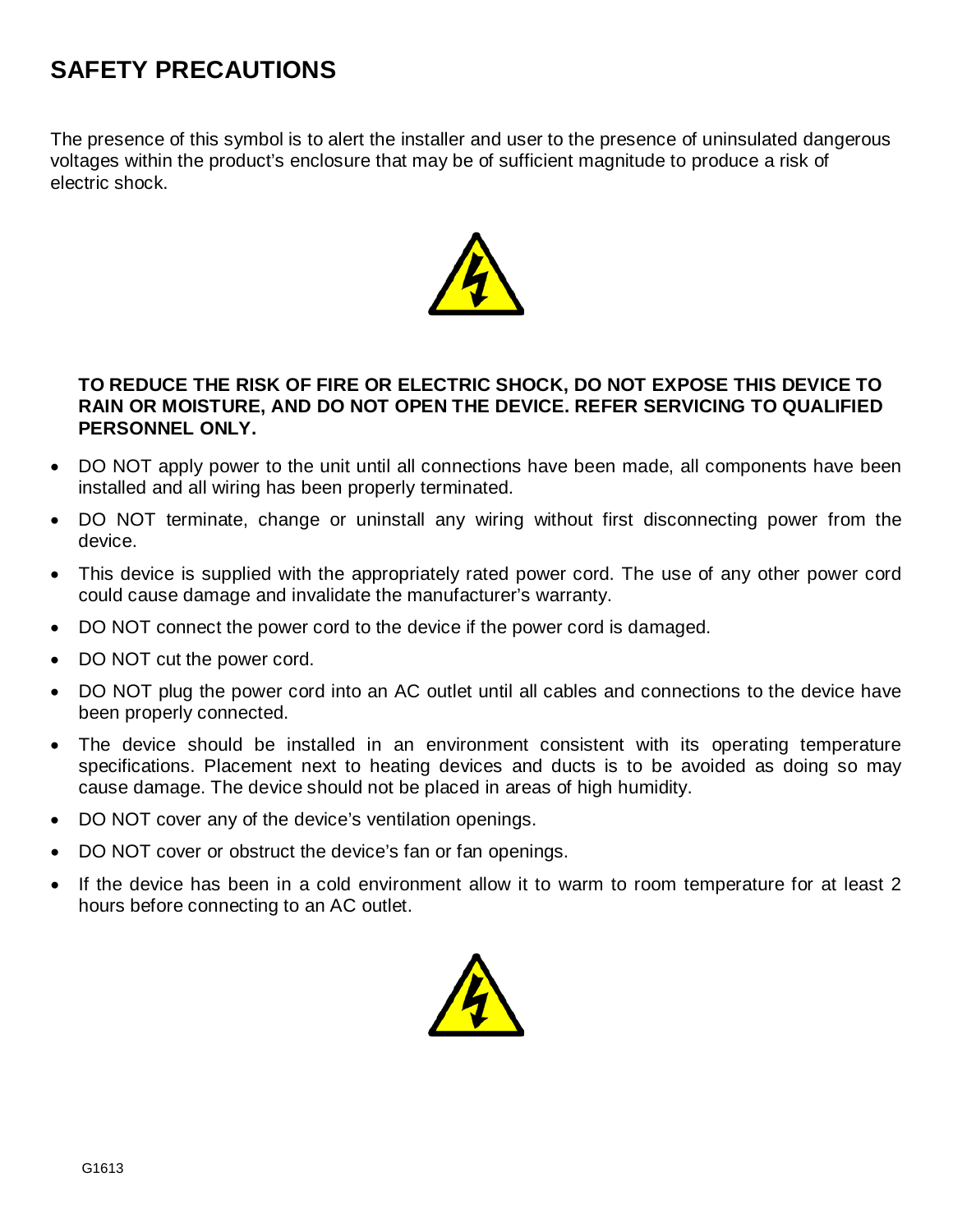## **Product Description**

SAFARI Montage® HLS Unicast Encoders<sup>™</sup> provide a powerful and ultra-reliable, "out of the box" solution for your entire IP Television, digital signage and digital media encoding and distribution requirements.



*G1609 HLS Unicast Encoder*

SAFARI Montage® HLS Unicast Encoder encode incoming digital or analog video to deliver an HLS Adaptive Bitrate H.264 unicast stream over the IP network to any SAFARI Montage® user, SAFARI Montage® Digital Signage or Classroom Endpoint and provide efficient remote management via an integrated, password-protected, embedded web server.

The SAFARI Montage® HLS Unicast Encoder offers flexible video input options, supporting HDMI, component and composite inputs, and SD through HD resolutions ranging from 480i to 1080p and allows for the selection of three (3) resolutions to output a dynamic, Adaptive Bitrate (ABR) HLS output stream.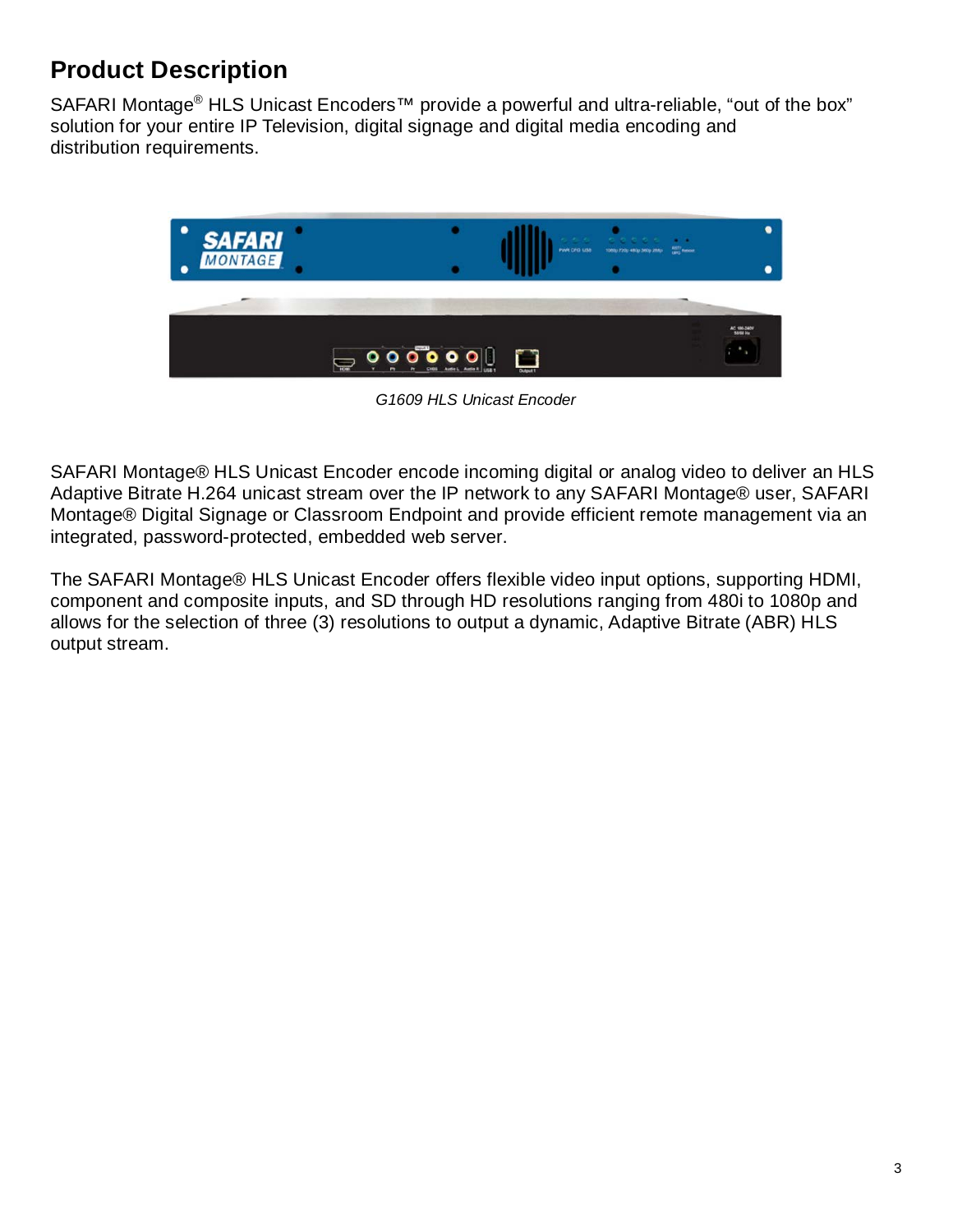## **Unpacking and Inspection**

Ensure that all items are removed and inspected prior to discarding any packing material.

Thoroughly inspect the unit and all contents to make certain all components are present and no damage has occurred in shipping, paying particular attention to connectors. If there is any sign of damage to the unit or items are missing, please contact SAFARI Montage Technical Support. SAFARI Montage Technical Support is available Monday – Friday from 8 a.m. to 6 p.m. Eastern Time, and they may be contacted by telephone at 800-782-7230 or online via [http://www.safarimontage.com/support/.](http://www.safarimontage.com/support/)

#### **Package Contents**

- G1609 Standalone HLS Unicast Encoder with:
	- o (1) Power Cord
	- o (1) 6' RJ45 Cat-5E Patch Cable
	- o (1) 6' YPbPr Component Video Cable
	- o (1) 6' Video + Stereo Audio Composite Cable
	- o (1) 6' HDMI Cable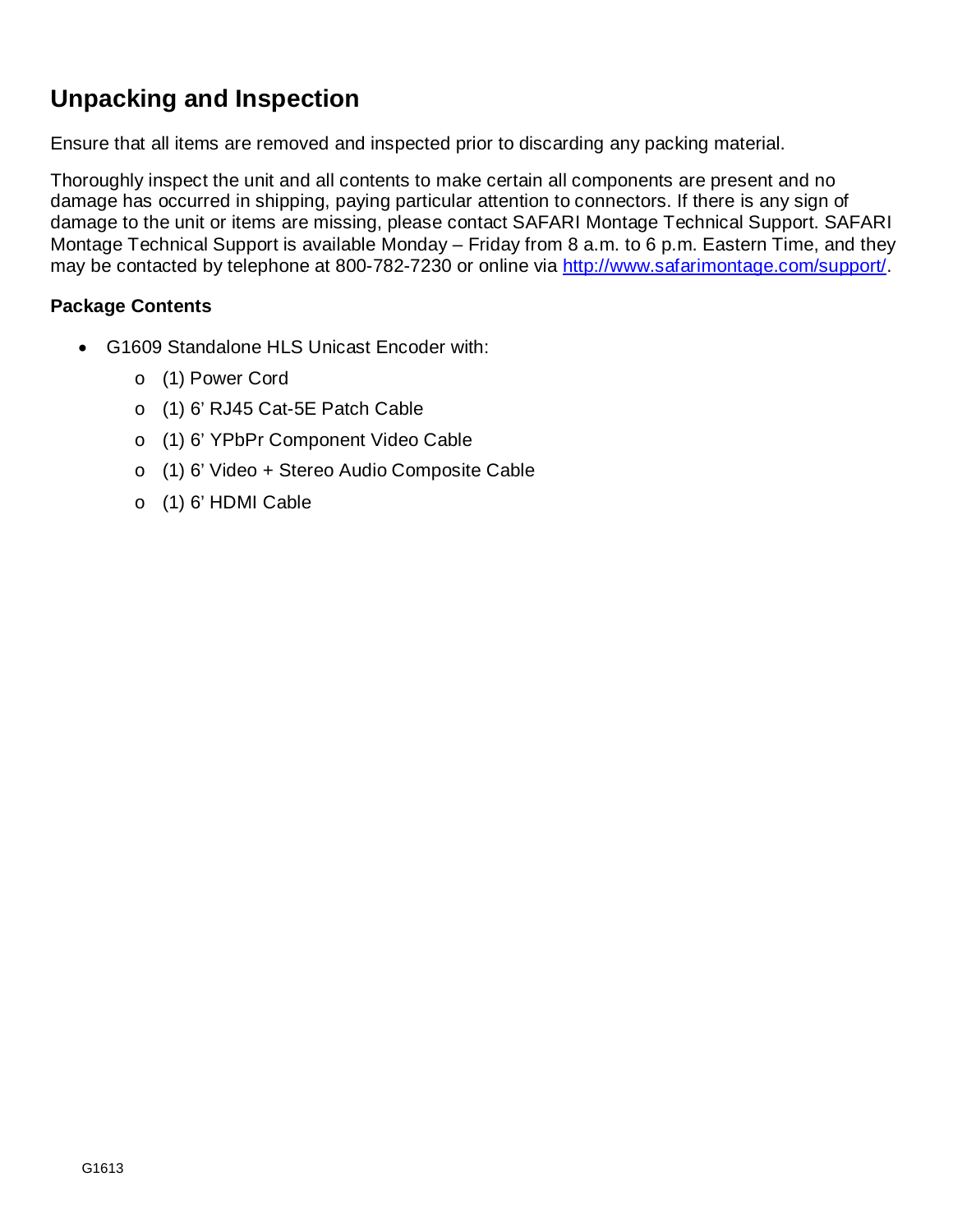# **SAFARI Montage® HLS Unicast Encoder™ Specifications**

|                         | HDMI 1.4 Digital - 480i to 1080p                                                                                    |
|-------------------------|---------------------------------------------------------------------------------------------------------------------|
| <b>Video Input</b>      | Component YPbPr - 480i to 1080i<br>Composite CVBS - 480i                                                            |
|                         |                                                                                                                     |
| <b>Video Encoding</b>   | H.264; HTTP Unicast, HLS ABR with 3 selectable streams from the following<br>resolutions: 288p/360p/480p/720p/1080p |
|                         | HDMI, Digital Stereo Audio                                                                                          |
| <b>Audio Input</b>      | Dual RCA, Analog Stereo Audio                                                                                       |
| <b>Audio Encoding</b>   | MPEG-4 ACC; 64, 96, 128, or 160 Kbps                                                                                |
| Management              | Configuration/Remote Status Monitoring Via On-Board Web Server                                                      |
| <b>Software Updates</b> | Remotely Upgradeable Via Web Interface                                                                              |
| <b>Network</b>          | 10/100/1000 Base-T Ethernet                                                                                         |
| <b>Power</b>            | 120/220VAC at 1.8 amps                                                                                              |
| <b>Dimensions</b>       | 17.44" (W) x 9.5" (D) x 1.81" (H)                                                                                   |
|                         | 6' RJ45 Cat-5e Patch Cable                                                                                          |
|                         | 6' YPbPr Component Video Cable                                                                                      |
| Included                | 6' Dual RCA Audio Cable                                                                                             |
|                         | 6' HDMI Cable                                                                                                       |
| <b>Warranty</b>         | 3 Years                                                                                                             |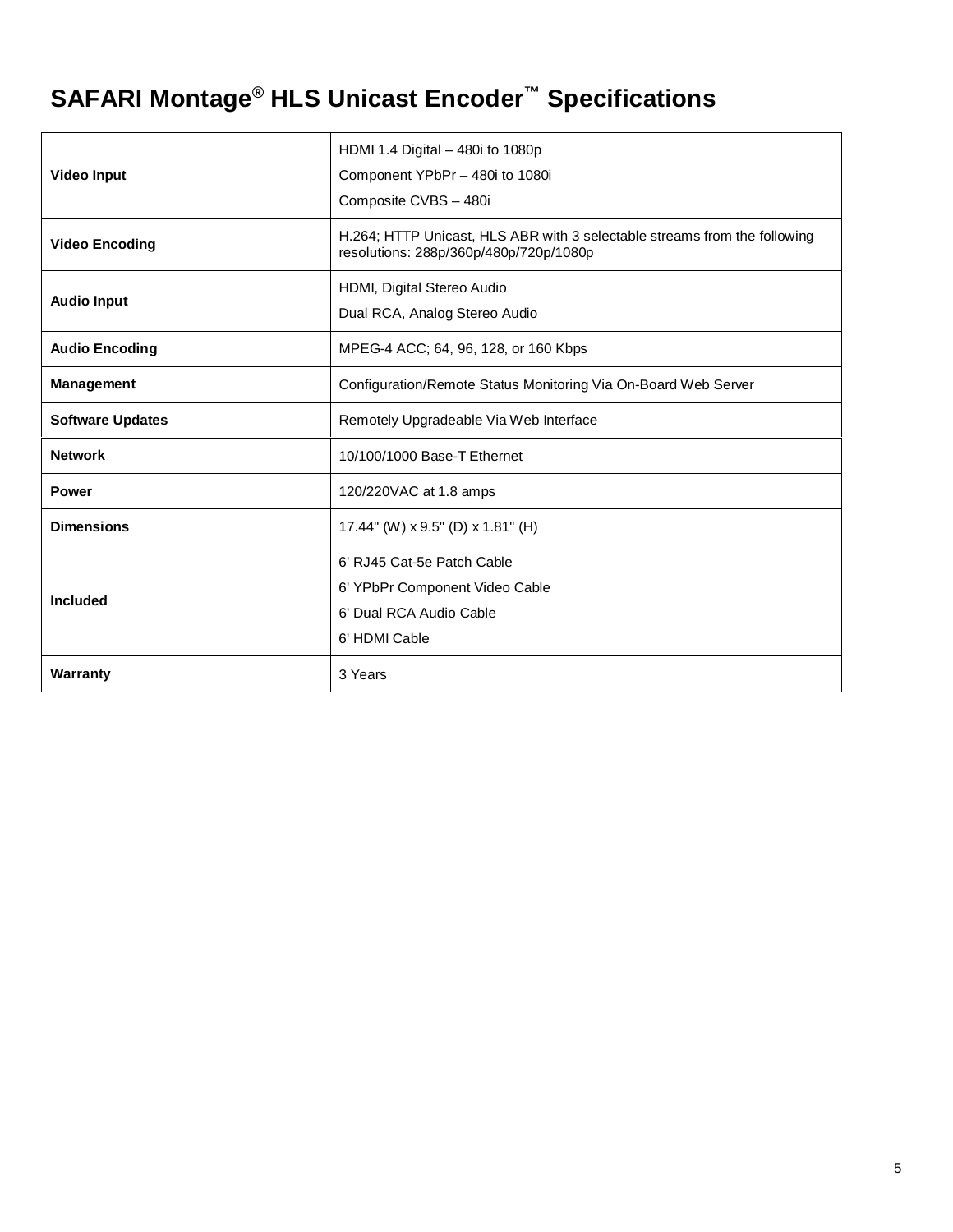## **SAFARI Montage® HLS Unicast Encoder™ Front Panel**

| <b>Buttons/LEDs</b> | <b>Description</b>                                                                                                                                                                                                                                                                                                                                                                                                                                                                                                                                                                                                                                                                                                                                                                                                                                                                                                                                                                          |
|---------------------|---------------------------------------------------------------------------------------------------------------------------------------------------------------------------------------------------------------------------------------------------------------------------------------------------------------------------------------------------------------------------------------------------------------------------------------------------------------------------------------------------------------------------------------------------------------------------------------------------------------------------------------------------------------------------------------------------------------------------------------------------------------------------------------------------------------------------------------------------------------------------------------------------------------------------------------------------------------------------------------------|
| Reboot button       | Reboots the Device (Unsaved Settings Will be Lost)                                                                                                                                                                                                                                                                                                                                                                                                                                                                                                                                                                                                                                                                                                                                                                                                                                                                                                                                          |
| RST / UPG button    | To Reset All the Settings of the Device to Factory Default:<br>1. Disconnect Power.<br>2. Press and Hold the RST/UPG Button, then Connect Power.<br>3. Hold the Button Until CFG LED Flashes 10 Times (about 10 seconds).<br>4. After the CFG LED Stops Flashing, Release the RST/UPG Button.<br>To Upgrade Firmware Using the USB Port (G1609 Only):<br>1. Disconnect Power.<br>2. Plug in the USB Drive Containing the Firmware Upgrade.<br>3. Press and Hold the RST/UPG Button, then Connect Power to Boot-Up the<br>Encoder.<br>4. The USB LED Will Flash While Copying the Firmware Image from USB Drive<br>(About 3-5 Seconds).<br>5. Wait Until the CFG LED Stops Flashing.<br>6. Release the RST/CFG Button, and Wait for the Device to Reboot and Upgrade<br>the Firmware (About 1 Minute).<br>7. Reset the Cache on your Browser After Upgrading the Firmware.<br>NOTE: The Firmware May Also be Upgraded by Uploading the Firmware Image Via<br>the Web UI Administration Page. |
| <b>PWR</b>          | Indicates that the Device is Powered                                                                                                                                                                                                                                                                                                                                                                                                                                                                                                                                                                                                                                                                                                                                                                                                                                                                                                                                                        |
| <b>CFG</b>          | Indicates that the Device is in Configuration Mode                                                                                                                                                                                                                                                                                                                                                                                                                                                                                                                                                                                                                                                                                                                                                                                                                                                                                                                                          |
| <b>USB</b>          | Indicates that a USB Drive is Mounted                                                                                                                                                                                                                                                                                                                                                                                                                                                                                                                                                                                                                                                                                                                                                                                                                                                                                                                                                       |
| 1080p               | Indicates that the Device is Encoding a 1080p Stream                                                                                                                                                                                                                                                                                                                                                                                                                                                                                                                                                                                                                                                                                                                                                                                                                                                                                                                                        |
| 720p                | Indicates that the Device is Encoding a 720p Stream                                                                                                                                                                                                                                                                                                                                                                                                                                                                                                                                                                                                                                                                                                                                                                                                                                                                                                                                         |
| 480p                | Indicates that the Device is Encoding a 480p Stream                                                                                                                                                                                                                                                                                                                                                                                                                                                                                                                                                                                                                                                                                                                                                                                                                                                                                                                                         |
| 360p                | Indicates that the Device is Encoding a 360p Stream                                                                                                                                                                                                                                                                                                                                                                                                                                                                                                                                                                                                                                                                                                                                                                                                                                                                                                                                         |
| 288p                | Indicates that the Device is Encoding a 288p Stream                                                                                                                                                                                                                                                                                                                                                                                                                                                                                                                                                                                                                                                                                                                                                                                                                                                                                                                                         |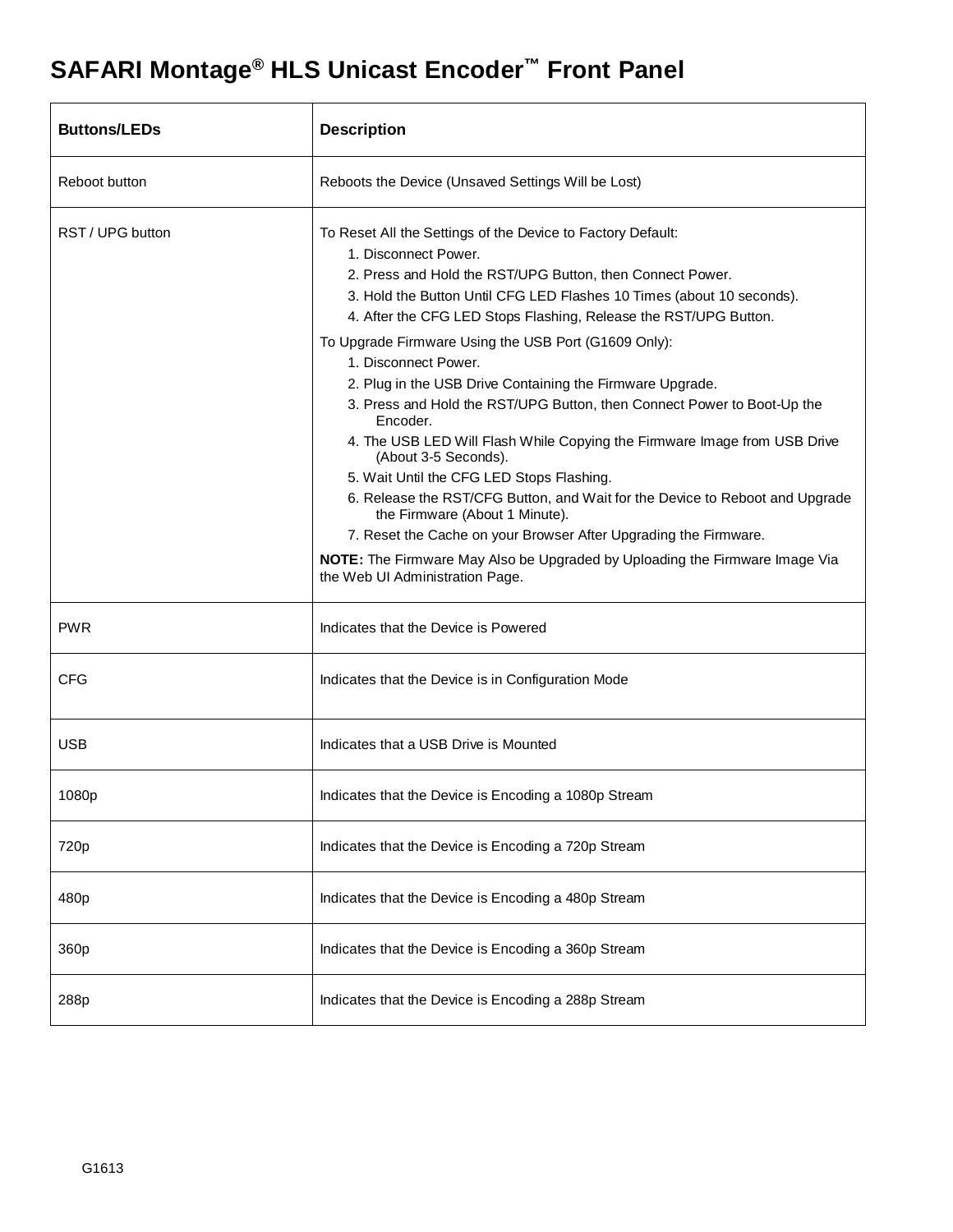## **Installation and Configuration**

#### **Please read these instructions in their entirety before you begin:**

• Review any questions with Technical Support in advance. Please note that SAFARI Montage Technical Support is available Monday – Friday from 8 a.m. to 6 p.m. Eastern Time, and they may be contacted by telephone at 800-782-7230 or online via [http://www.safarimontage.com/support/.](http://www.safarimontage.com/support/)

#### **SAFARI Montage® System Requirements:**

- SAFARI Montage**®** v7.3.x
- SAFARI Montage**®** Selective Video Streaming software module
- Clients must meet the System Requirements found at: <http://www.safarimontage.com/support/releases/sm-7.3.x.aspx#system>

#### **Before You Begin:**

- Make all connections before powering the encoder.
- Note that all HLS Unicast Encoders ship with a default:
	- o Static IP address: 191.53.51.211
	- o Gateway: 191.53.51.1 o Netmask: 255.255.0.0
- SAFARI Montage strongly recommends that video sources be connected directly to the HLS Unicast Encoder with the supplied cabling. SAFARI Montage cannot provide support for thirdparty distribution and/or switching equipment placed in-line between the video source and the encoder.
- The encoder is designed to work with input sources set to 30 or 60 FPS. Please make certain your video source equipment is set for 30 or 60 frames per second.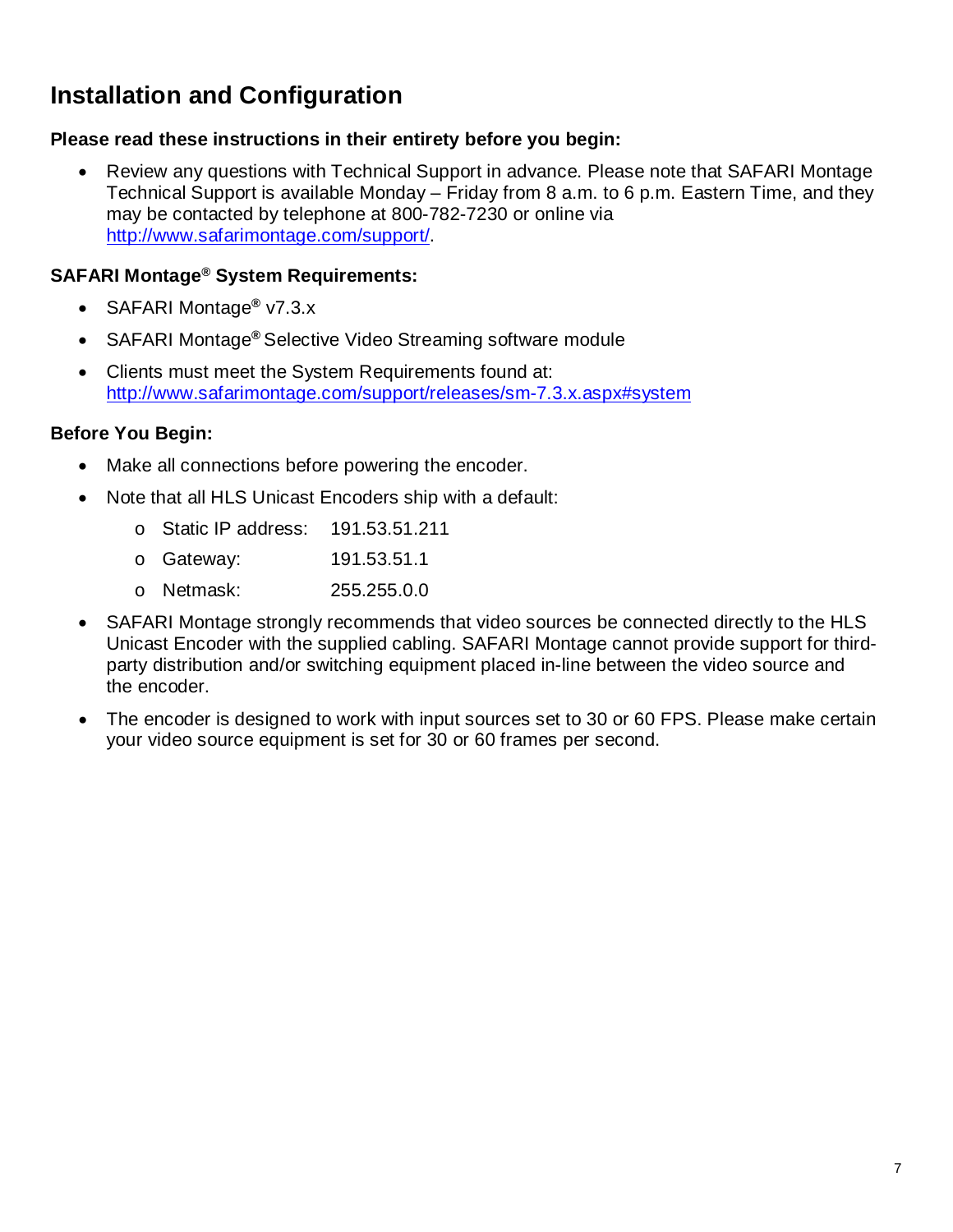#### **Initial Network Configuration:**

- 1. Connect the encoder to an isolated network switch for configuration.
- 2. Connect a PC to the network switch, and configure the PC with an IP address in the 191.53.51.xxx subnet, e.g., 191.53.51.100.
	- o Be certain to avoid assigning the PC the default encoder IP or gateway addresses (191.53.51.211 and 191.53.51.1).
- 3. Power the encoder via the supplied power adapter or cord.
- 4. Configure the network settings as required to conform to the local network addressing scheme.
	- a. All encoders ship with a default static IP address of 191.53.51.211.
	- b. Open a web browser and navigate to http://191.53.51.211/ to view the encoder Overview page.

| <b>SAFARI</b><br><b>MONTAGE</b>    |                                        |                                 |            | 2017-09-16 06:03:29<br>GMT-0400 (EDT)<br>Up 1 day 6 hours |
|------------------------------------|----------------------------------------|---------------------------------|------------|-----------------------------------------------------------|
| <b>Streaming Setup</b><br>Overview | <b>Network Setup</b><br>Administration |                                 |            |                                                           |
| Welcome®                           |                                        |                                 |            |                                                           |
| <b>Device Name:</b>                | SMG1609_224842                         |                                 |            |                                                           |
| <b>Model Number:</b>               | G1609                                  |                                 |            |                                                           |
| <b>Serial Number:</b>              | 1738 224842                            |                                 |            |                                                           |
| <b>MAC Address:</b>                | F8:0D:EA:73:6E:4A                      |                                 |            |                                                           |
| <b>Firmware Version:</b>           | 2018061214                             |                                 | Preview On |                                                           |
| <b>Streaming:</b>                  | <b>HLS</b>                             |                                 | <b>HLS</b> | $\checkmark$                                              |
|                                    |                                        | Video                           |            | <b>Audio</b>                                              |
| <b>Input Source</b>                |                                        | HDMI ??                         |            | Analog                                                    |
| <b>Output Format</b>               | 1080p                                  | 720p                            | 480p       | MPEG-4 AAC                                                |
| <b>Output Bitrate</b>              | <b>SMbps</b>                           | 2.5Mbps                         | 1Mbps      | 128kbps                                                   |
| <b>Encoder Status</b>              |                                        |                                 | Freerun    |                                                           |
|                                    |                                        |                                 |            |                                                           |
|                                    |                                        | Copyright @ 2018 SAFARI Montage |            |                                                           |

c. Click on Network Setup to configure the network settings and login with the default credentials:

> Username: **admin** Password: **Admin123 Note:** To change the password for the GUI go to the Administration Tab.

d. Set the encoder Hostname, IP address and network configuration as required to unique values that conform to the local network address scheme.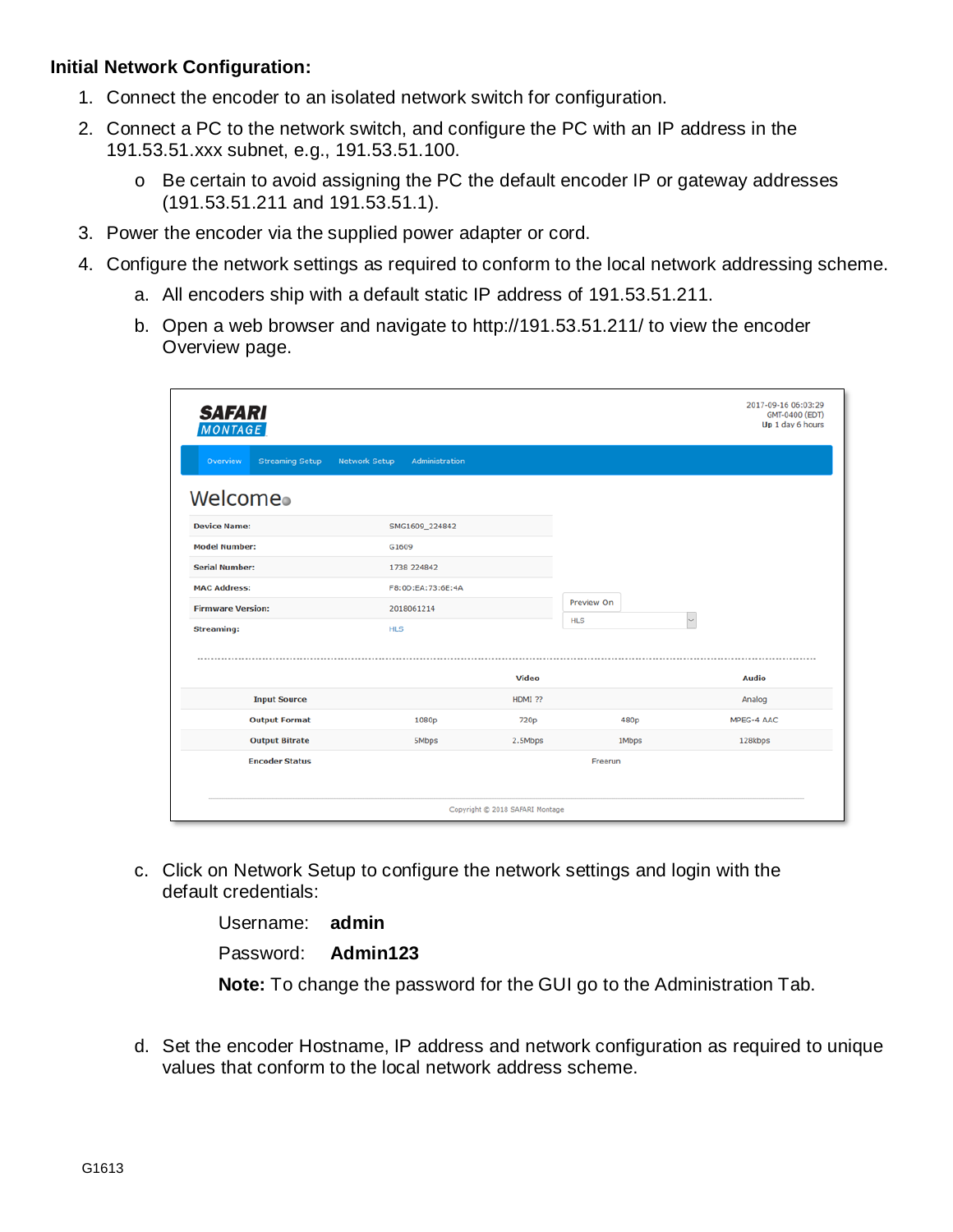e. Click the Save and Confirm button to apply the network changes. At this time the encoder will reboot and connect to the network with the new settings.

| <b>SAFARI</b><br><b>MONTAGE</b>                                                                 |                                                                                                                                     | 2017-09-17 00:39:49<br>GMT-0400 (EDT)<br>Up 2 days |
|-------------------------------------------------------------------------------------------------|-------------------------------------------------------------------------------------------------------------------------------------|----------------------------------------------------|
| <b>Streaming Setup</b><br><b>Network Setup</b><br>Overview                                      | <b>Administration</b>                                                                                                               |                                                    |
| Network Configuration<br>This page allows the user to configure the encoder's network settings. |                                                                                                                                     |                                                    |
|                                                                                                 | CAUTION: Incorrect settings may cause the encoder to lose network connectivity. Recovery options will be provided on the next page. |                                                    |
| <b>Device Network</b>                                                                           |                                                                                                                                     |                                                    |
| <b>Hostname:</b>                                                                                | SMG1609_224842                                                                                                                      |                                                    |
| <b>MAC Address:</b>                                                                             | f8:0d:ea:73:6e:4a                                                                                                                   |                                                    |
| <b>IP Address Mode:</b>                                                                         | ◯ DHCP (a) Static IP                                                                                                                |                                                    |
| <b>IP Address:</b>                                                                              | 172.21.230.225                                                                                                                      |                                                    |
| <b>Subnet Mask:</b>                                                                             | 255.255.255.0                                                                                                                       |                                                    |
| <b>Default Gateway:</b>                                                                         | 172.21.230.1                                                                                                                        |                                                    |
| <b>DNS Server:</b>                                                                              | 172.20.1.55                                                                                                                         |                                                    |
| <b>NTP Server:</b>                                                                              |                                                                                                                                     |                                                    |
| <b>Time Zone:</b>                                                                               | $\backsim$<br>(GMT-05:00) Eastern Time (US, Canada)                                                                                 |                                                    |
| Save and Confirm<br>Cancel                                                                      |                                                                                                                                     |                                                    |
|                                                                                                 | Copyright @ 2018 SAFARI Montage                                                                                                     |                                                    |

- 5. If configuring multiple encoders, repeat the process for each unit, assigning a unique IP address and hostname to each encoder.
- 6. Once networking configuration is complete, reconfigure the client PC to the local network addressing scheme, confirm the encoder(s) may be reached via the new IP address or hostname and continue configuration.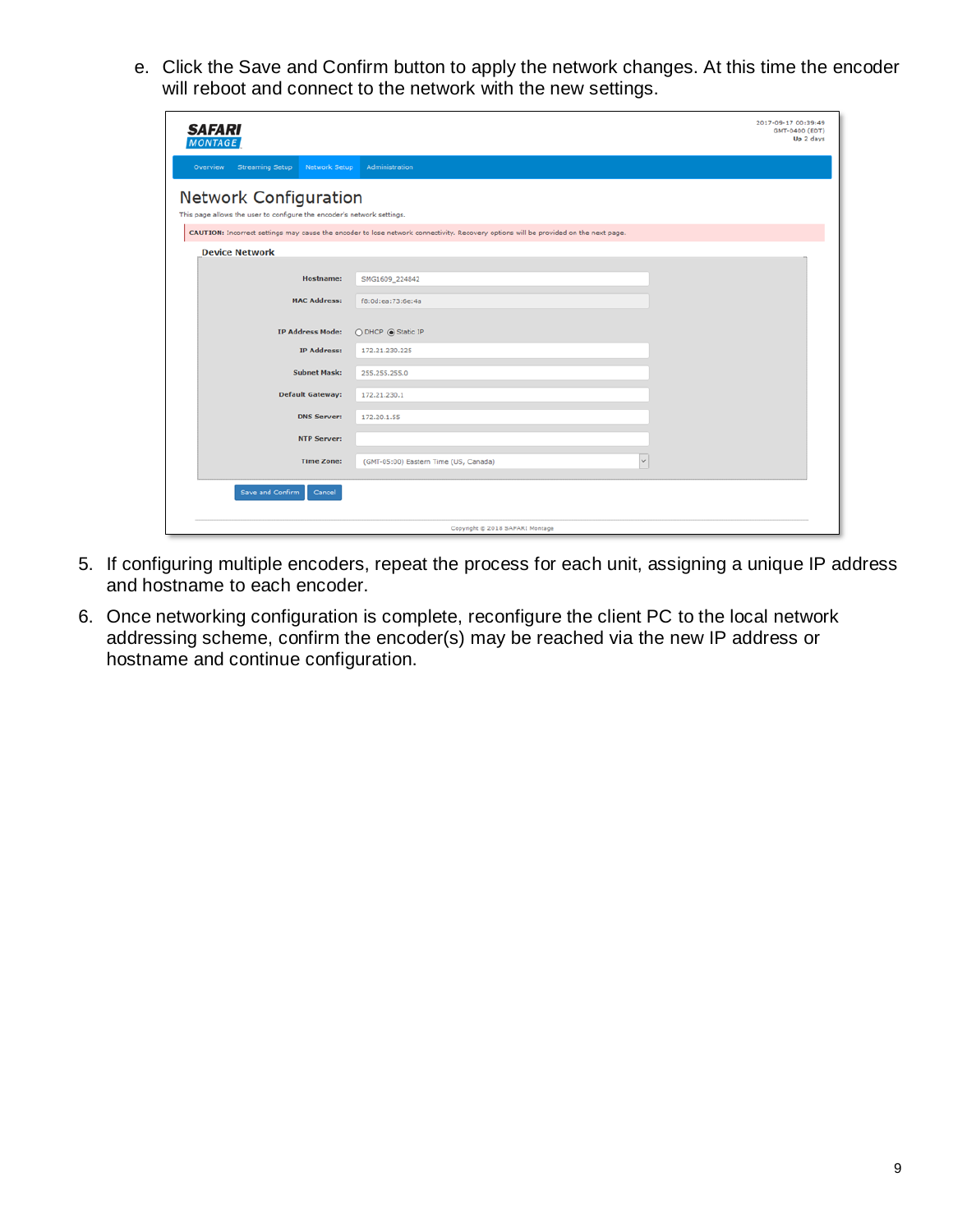## **Encoder Configuration:**

Once the encoder(s) have been configured for your network, you may proceed to configure the remaining settings.

- 1. Power off the encoder.
- 2. Connect the media source (cable tuner or other device) to the encoder by using the HDMI, component (YPbPr) or composite (CVBS) cables included.
- 3. Power on the encoder and continue encoder configuration.

#### **Encoder Overview:**

The encoder Overview page provides an overview of the current encoder settings and preview of the encoder output. The Overview page is accessible without a username and password.

Directly to the right of the "Welcome!" label is the unit identification link. Clicking on this link allows administrators to easily identify a specific encoder by flashing the CFG LED on the encoder front panel. To disable, simply click on the unit identification link again.

To the right of the device specifications is the output preview player which can be turned on and off as needed to show the current output of the encoder.

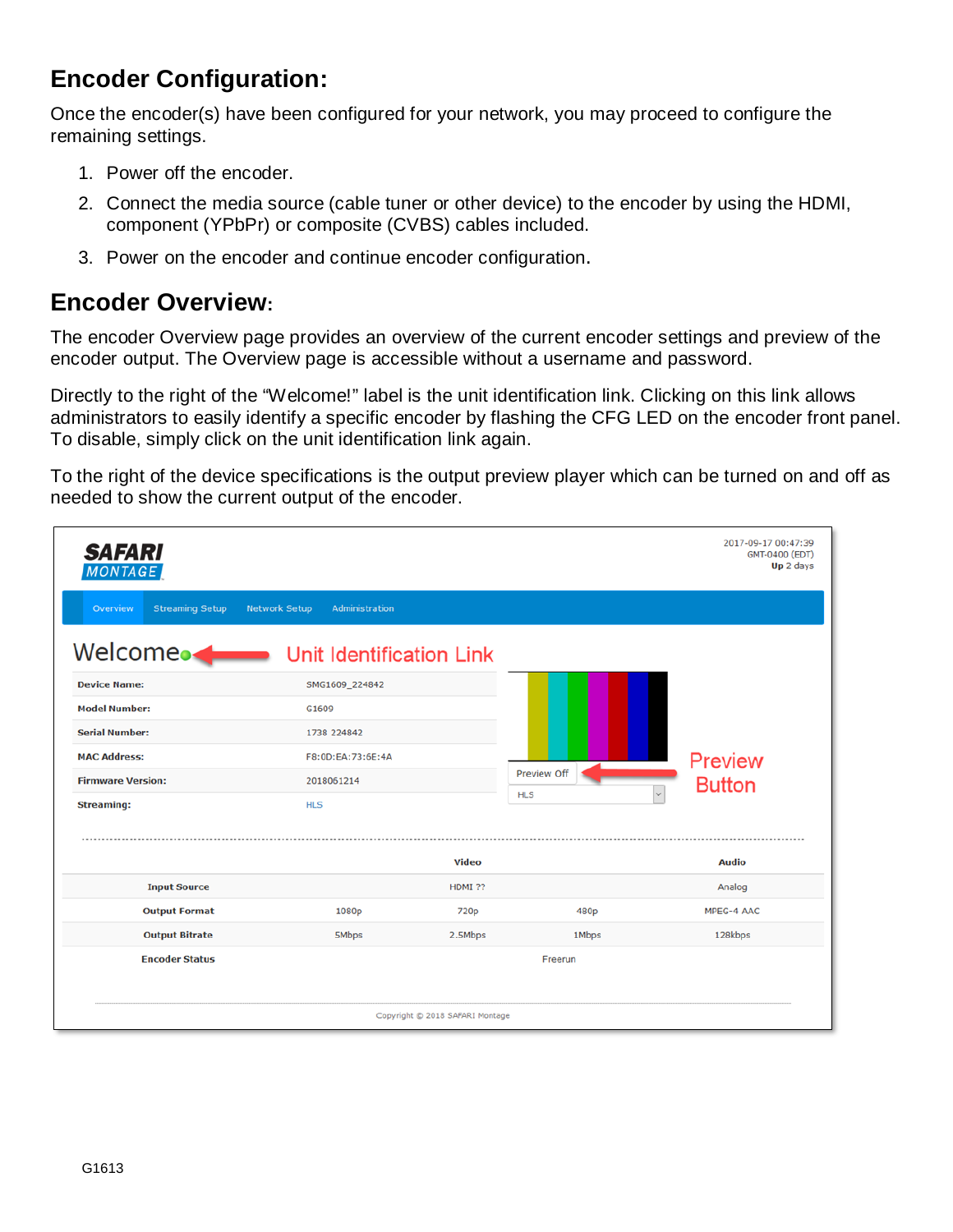## **Streaming Setup:**

The Streaming Setup page allows users to configure the encoder's settings. After changes are made use the Save and Confirm button. The encoder will reboot and apply the new settings.

| <b>SAFARI</b><br><b>MONTAGE</b> |                                                |               |                               |                          |                |        |                   | 2017-09-17 01:02:59<br>GMT-0400 (EDT)<br>Up 2 days 1 hour                                                                                                        |
|---------------------------------|------------------------------------------------|---------------|-------------------------------|--------------------------|----------------|--------|-------------------|------------------------------------------------------------------------------------------------------------------------------------------------------------------|
| Overview                        | <b>Streaming Setup</b><br><b>Network Setup</b> |               | Administration                |                          |                |        |                   |                                                                                                                                                                  |
|                                 | <b>Streaming Setup</b>                         |               |                               |                          |                |        |                   |                                                                                                                                                                  |
| settings.                       |                                                |               |                               |                          |                |        |                   | This page allows the user to configure the encoder's settings. After changes are made use the Save and Confirm button. The encoder will reboot and apply the new |
| <b>Video Control</b>            |                                                |               |                               |                          |                |        |                   |                                                                                                                                                                  |
|                                 | Input:                                         |               | Auto detect                   |                          |                |        | $\backsim$        |                                                                                                                                                                  |
| <b>Stream Control</b>           |                                                |               |                               |                          |                |        |                   |                                                                                                                                                                  |
|                                 | <b>Resolution(H)</b>                           |               |                               |                          | <b>Bitrate</b> |        |                   |                                                                                                                                                                  |
| <b>Stream 1</b>                 | 1920                                           | $\Rightarrow$ | <b>Resolution(V)</b><br>1080p | $\checkmark$             | 5              | $\div$ |                   | Mbps                                                                                                                                                             |
| <b>Stream 2</b>                 | 1280                                           | 늰             | 720p                          | $\vert \downarrow \vert$ | 2.5            | ÷      |                   | <b>Mbps</b>                                                                                                                                                      |
| <b>Stream 3</b>                 | 852                                            | 늰             | 480p                          | $\check{~}$              | $\mathbf 1$    | $\div$ |                   | Mbps                                                                                                                                                             |
|                                 |                                                |               |                               |                          |                |        |                   |                                                                                                                                                                  |
| <b>Audio Control</b>            |                                                |               |                               |                          |                |        |                   |                                                                                                                                                                  |
|                                 | Input:                                         |               | Auto detect                   |                          |                |        | $\check{~}$       |                                                                                                                                                                  |
|                                 | $\check{~}$<br><b>Bitrate:</b><br>128 Kbps     |               |                               |                          |                |        |                   |                                                                                                                                                                  |
| <b>Color Control</b>            |                                                |               |                               |                          |                |        |                   |                                                                                                                                                                  |
|                                 | <b>Brightness:</b>                             | 128           |                               |                          |                |        | $\check{~}$       |                                                                                                                                                                  |
|                                 | <b>Contrast:</b>                               | 128           |                               |                          |                |        | $\checkmark$      |                                                                                                                                                                  |
|                                 | <b>Saturation:</b>                             | 128           |                               |                          |                |        | $\checkmark$<br>⊐ |                                                                                                                                                                  |
|                                 | Hue:                                           | 128           |                               |                          |                |        | $\check{~}$       |                                                                                                                                                                  |
| <b>Others</b>                   |                                                |               |                               |                          |                |        |                   |                                                                                                                                                                  |
|                                 | <b>HDCP(Test Mode):</b>                        | ☑             |                               |                          |                |        |                   |                                                                                                                                                                  |
|                                 | <b>Closed Caption:</b>                         | ☑             |                               |                          |                |        |                   |                                                                                                                                                                  |
|                                 | Save and Confirm<br>Cancel                     |               |                               |                          |                |        |                   |                                                                                                                                                                  |
|                                 |                                                |               |                               |                          |                |        |                   |                                                                                                                                                                  |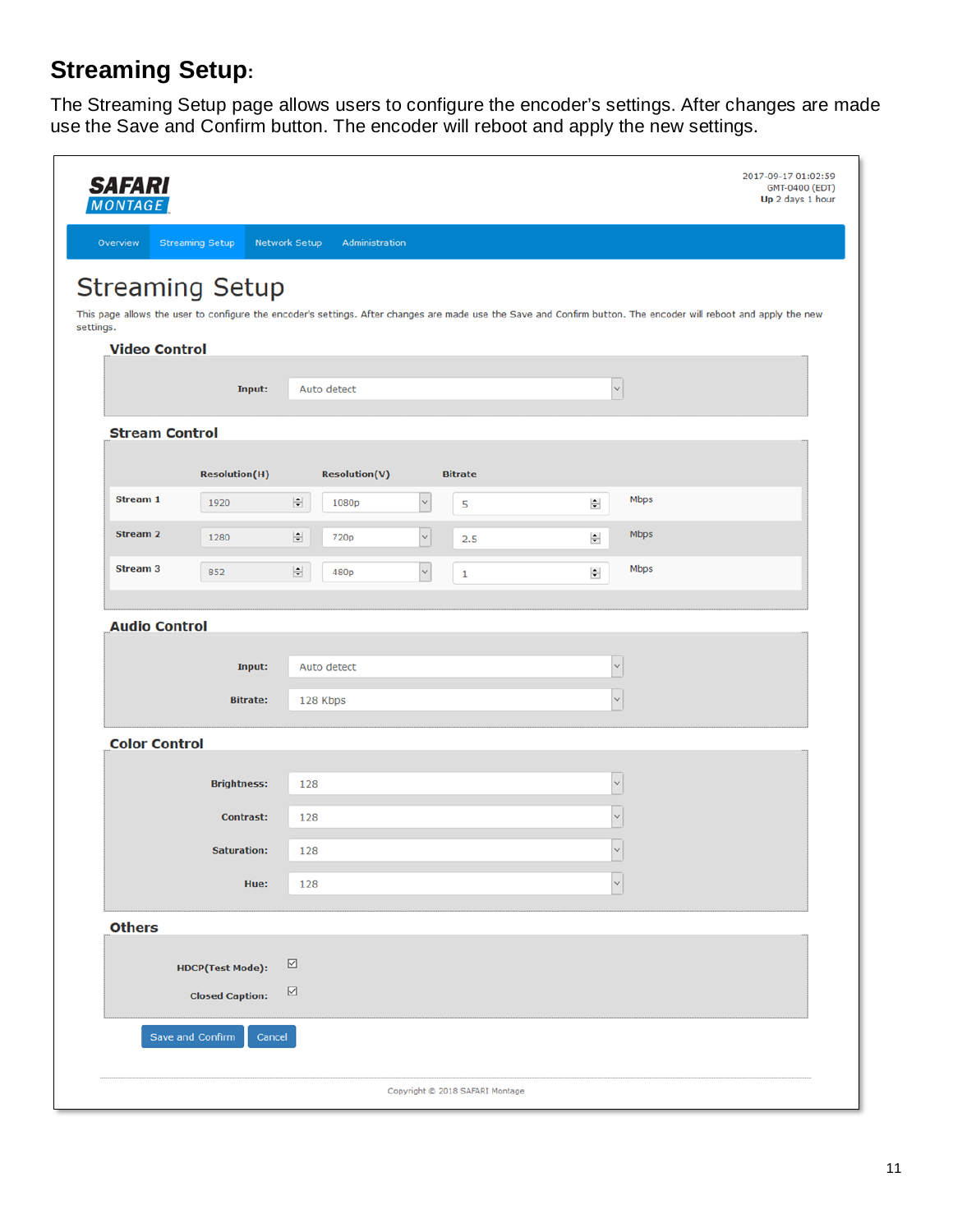#### **Video Control:**

Set the **Input** connection type as needed. By default, **Auto detect** is set to allow the encoder to locate the active input type.

| <b>Video Control</b>  |             |  |
|-----------------------|-------------|--|
| Input:                | Auto detect |  |
|                       | Auto detect |  |
| <b>Stream Control</b> | Composite   |  |
|                       | Component   |  |
|                       | HDMI        |  |

#### **Stream Control:**

The SAFARI Montage® HLS Unicast Encoder™ provides an Adaptive Bitrate (ABR) HLS stream with three resolution and bitrate sub-stream steps. Clients accessing the ABR stream will play the highest quality sub-stream based on real-time conditions.

Each step is configured as Stream 1 through 3 and resolution and bitrate may be customized to tailor the configuration for various requirements.

The SAFARI Montage® HLS Unicast Encoder™ is capable of downscaling the video input resolution.

Available Output Resolutions:

1080p / 720p / 576p / 480p / 360p / 288p / 144p

Stream 1 Available Resolutions:

1080p / 720p / 576p / 480p

Setting the three (3) sub-stream video resolutions and bitrates:

| <b>Stream Control</b> |                      |                        |                        |                |   |
|-----------------------|----------------------|------------------------|------------------------|----------------|---|
|                       | <b>Resolution(H)</b> | <b>Resolution(V)</b>   | <b>Bitrate</b>         |                |   |
| Stream 1              | 1920                 | $\frac{1}{2}$<br>1080p | $\sim$<br>5            | Mbps<br>$\div$ | I |
| <b>Stream 2</b>       | 1280                 | 늰<br>720p              | $\checkmark$<br>2.5    | Mbps<br>÷      |   |
| <b>Stream 3</b>       | 852                  | $\frac{1}{2}$<br>480p  | $\checkmark$<br>٠<br>÷ | Mbps<br>$\div$ | 1 |
|                       |                      |                        |                        |                |   |

**Note:** Bitrates can be set between 0.5 and 8 mbps.

1. Select **Stream 1** output **Resolution (V)** and **Bitrate**. Stream 1 is the highest resolution substream.

**Note: Stream 1** can be set no higher than the maximum resolution of the input.

- 2. Select Stream 2 output Resolution (V) and Bitrate. Stream 2 is the middle resolution sub-stream.
- 3. Select **Stream 3 Resolution (V)** and **Bitrate**. Stream 3 is the lowest resolution sub-stream.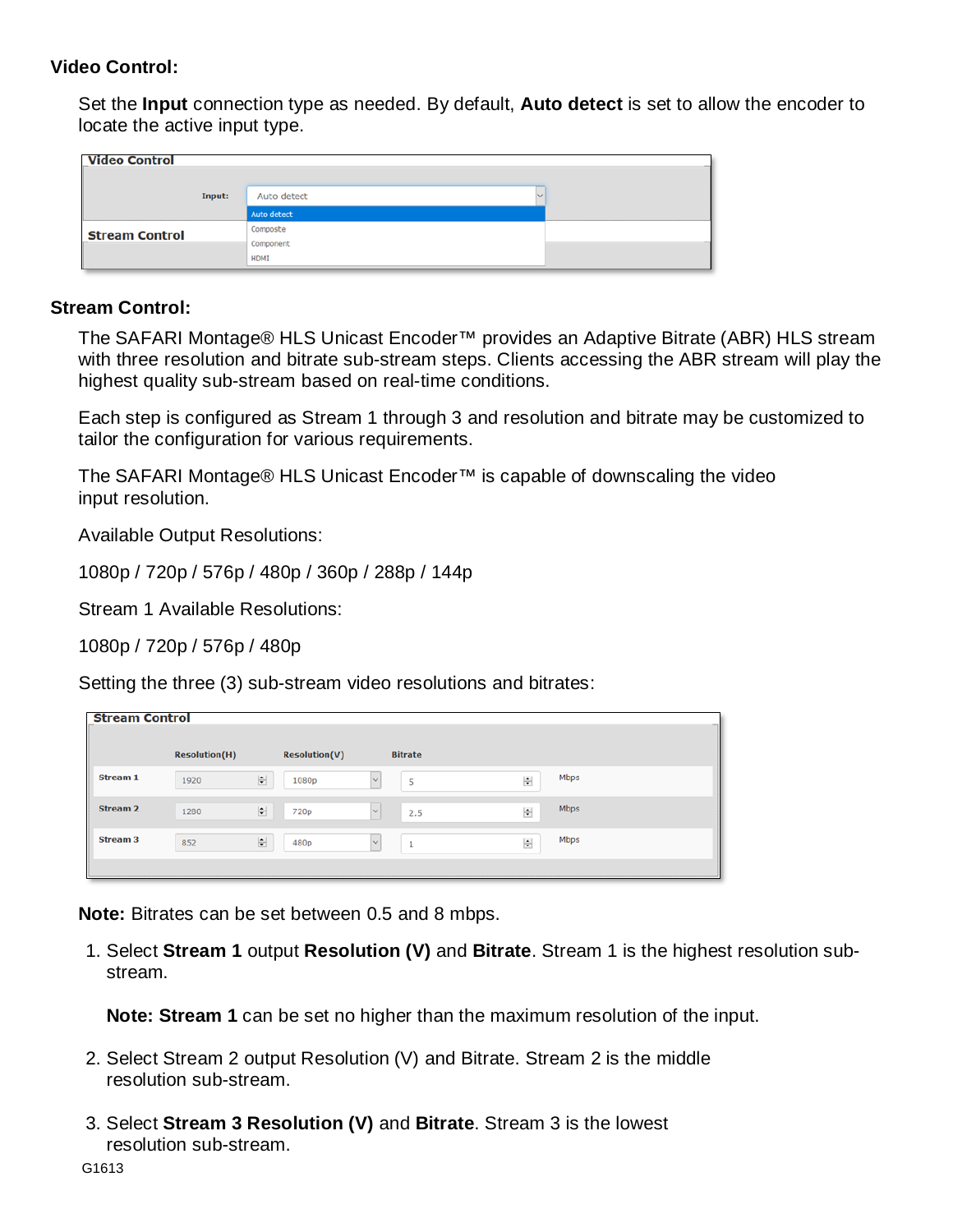#### **Audio Control:**

Use the drop down control to select the Audio Output Bitrate required.

Available Options: 64, 96, 128, 160 Kbps

| Bitrate:                | 128 Kbps | ÷                   |  |
|-------------------------|----------|---------------------|--|
| <b>Color Control</b>    |          |                     |  |
|                         |          |                     |  |
| <b>Brightness:</b>      | 128      | $\ddot{\mathbf{v}}$ |  |
| Contrast:               |          |                     |  |
|                         | 128      | ÷                   |  |
| Saturation:             | 128      | $\hat{\mathbf{v}}$  |  |
| Hue:                    | 128      | ÷                   |  |
| <b>Others</b>           |          |                     |  |
| <b>HDCP(Test Mode):</b> | ø        |                     |  |
| <b>Closed Caption:</b>  | ø        |                     |  |

Once all parameters are set remember to **Save and Confirm** all changes.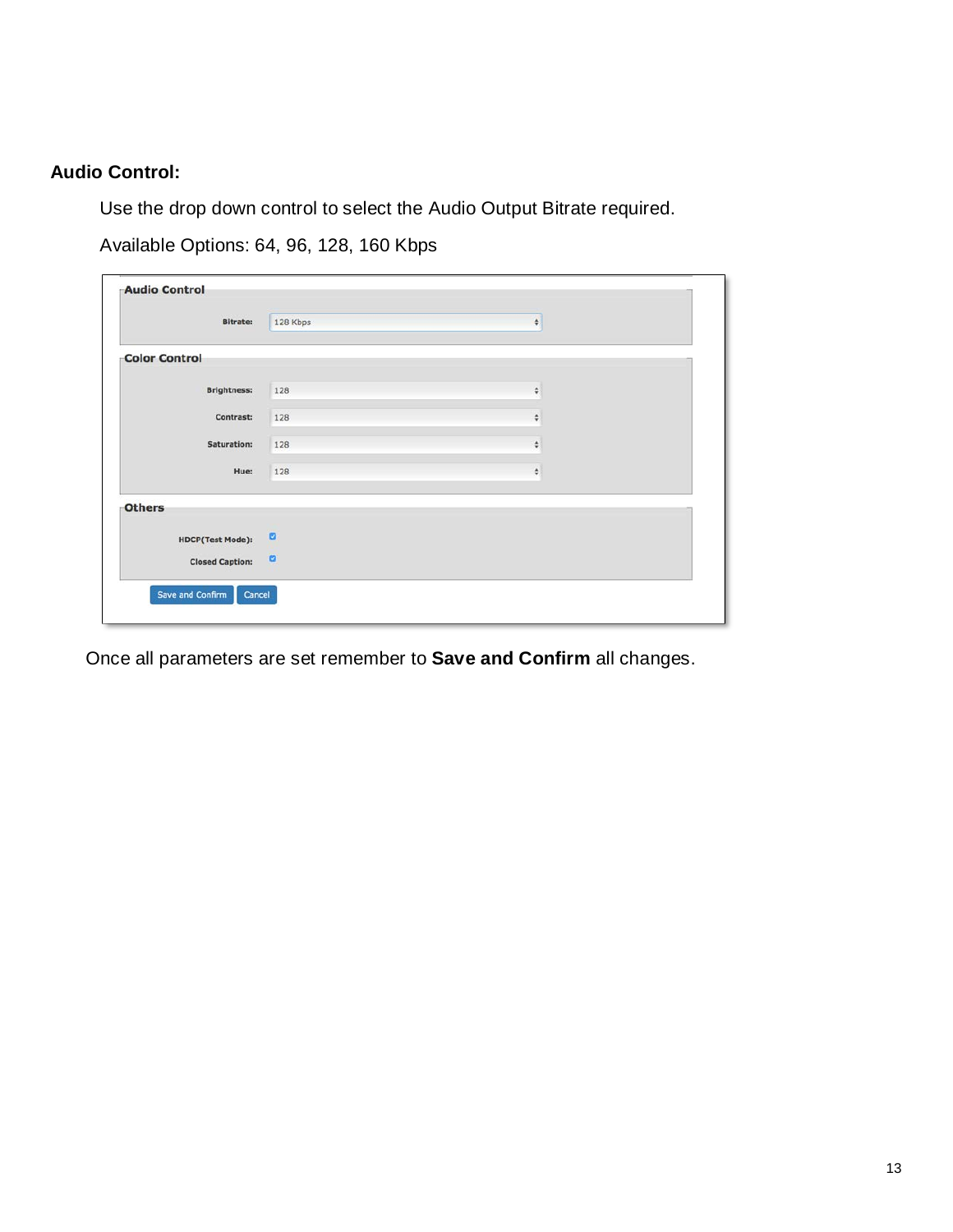### **Administration:**

The Administration page allows authorized users to:

- Reboot the encoder remotely
- Reset the encoder to factory defaults (use with caution)
- Upgrade the encoder firmware by uploading a new firmware image
- Change the password used to secure the encoder

| <b>SAFARI</b><br><b>MONTAGE</b>                                                                                                                                                             |                                 | 2017-09-17 02:18:52<br>GMT-0400 (EDT)<br>Up 2 days 2 hours |
|---------------------------------------------------------------------------------------------------------------------------------------------------------------------------------------------|---------------------------------|------------------------------------------------------------|
| <b>Streaming Setup</b><br><b>Network Setup</b><br>Overview                                                                                                                                  | Administration                  |                                                            |
| Administration<br><b>Reboot Device</b><br>                                                                                                                                                  |                                 |                                                            |
| <b>Reset to default</b><br>Reset configuration to factory default.                                                                                                                          |                                 |                                                            |
| Firmware Upgrade                                                                                                                                                                            |                                 |                                                            |
| <b>Model Number:</b>                                                                                                                                                                        | G1609                           |                                                            |
| <b>Serial No.:</b>                                                                                                                                                                          | 1738 224842                     |                                                            |
| <b>Firmware Ver.:</b>                                                                                                                                                                       | 2018061214                      |                                                            |
| <b>Change Password</b><br>CAUTION: The new password must contain:<br>$• 6~8$ characters<br>· At least one digit<br>. At least one uppercase character<br>. At least one lowercase character |                                 |                                                            |
| <b>Old Password:</b>                                                                                                                                                                        |                                 |                                                            |
| <b>New Password:</b>                                                                                                                                                                        |                                 |                                                            |
| <b>Retype New Password:</b>                                                                                                                                                                 |                                 |                                                            |
| Save and Confirm                                                                                                                                                                            |                                 |                                                            |
| After changing the password use the Save and Confirm button. The encoder will reopen to the Welcome page allowing the user to use the new password.                                         |                                 |                                                            |
|                                                                                                                                                                                             | Copyright @ 2018 SAFARI Montage |                                                            |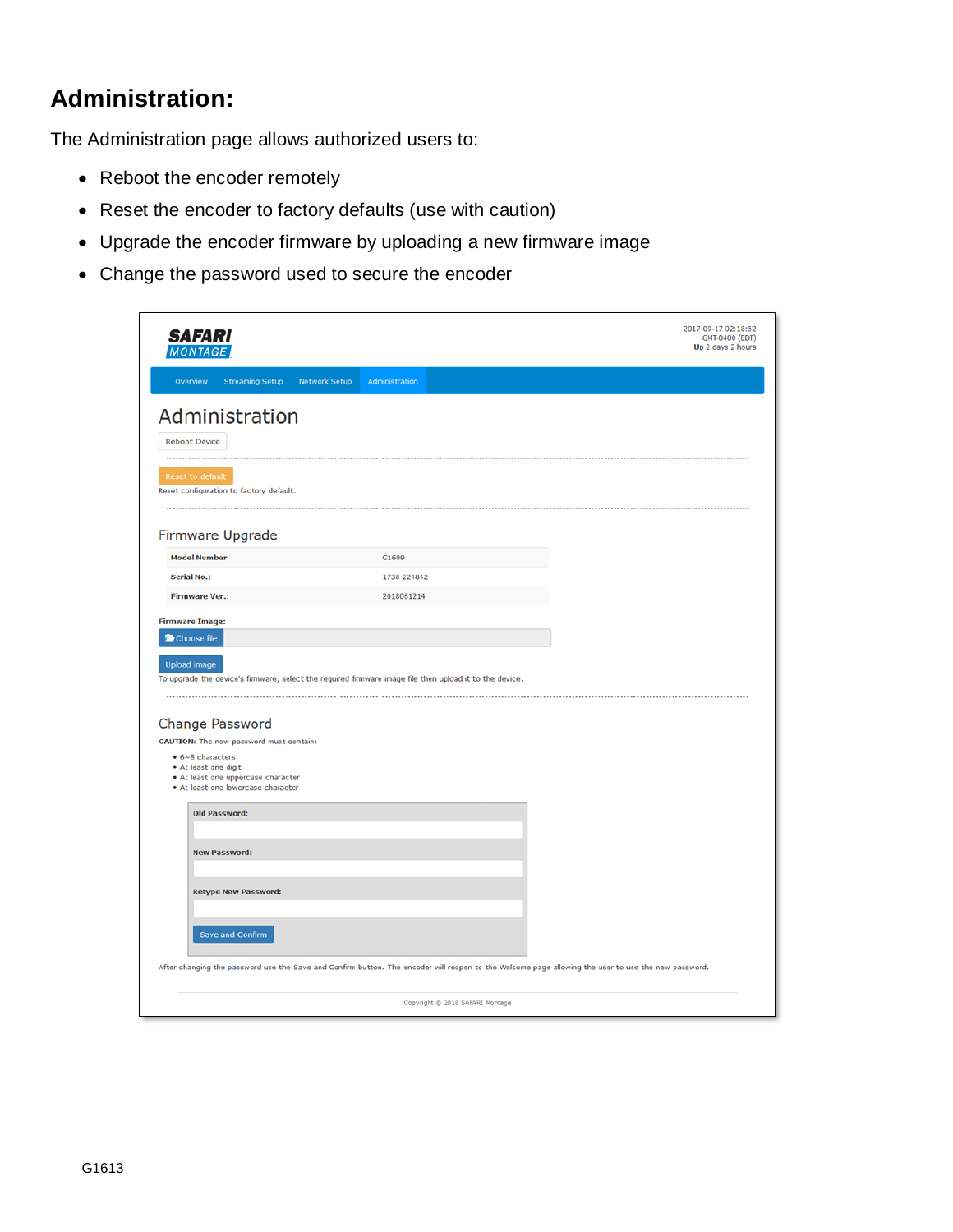#### **Using With SAFARI Montage Products:**

To configure in SAFARI Montage**®** Selective Video Streaming:

- 1. Login to SAFARI Montage as an administrator.
- 2. Navigate to Admin > Selective Video Streaming > Video Streaming.
- 3. Click on the New Stream link.
- 4. Select a school, enter a descriptive name and enter the streaming URL in the following format:

http://[Encoder IP Address]/hls/master.m3u8

Ex. http://192.168.1.100/hls/master.m3u8

5. Set Type (for recording) to M3U8.

|                              | <b>Edit Video Stream</b>              |   |
|------------------------------|---------------------------------------|---|
| <b>Active Stream:</b>        | ☑                                     |   |
| School:                      | <b>DK School</b><br>$\checkmark$      |   |
| <b>Video Stream Name:</b>    | SAFARI Montage HLS Unicast Encoder    |   |
| <b>Description:</b>          | i                                     |   |
| <b>Enable URL for Users:</b> | $\nabla$                              |   |
| <b>Launch URL in VLC:</b>    | $\Box$                                |   |
| URL:                         | http://172.21.230.225/hls/master.m3u8 | B |
| <b>Mobile URL:</b>           |                                       |   |
| Type (for recording):        | <u>als</u><br><b>M3U8</b>             |   |
| <b>Bitrate:</b>              | $Kb \sim$<br>6000                     |   |

- 6. Configure additional stream settings as desired, and click on Add to save the new stream.
- 7. Click on the stream name to navigate to the stream detail page.
- 8. Click on the Play icon  $F_{LAY}$  to verify playback.